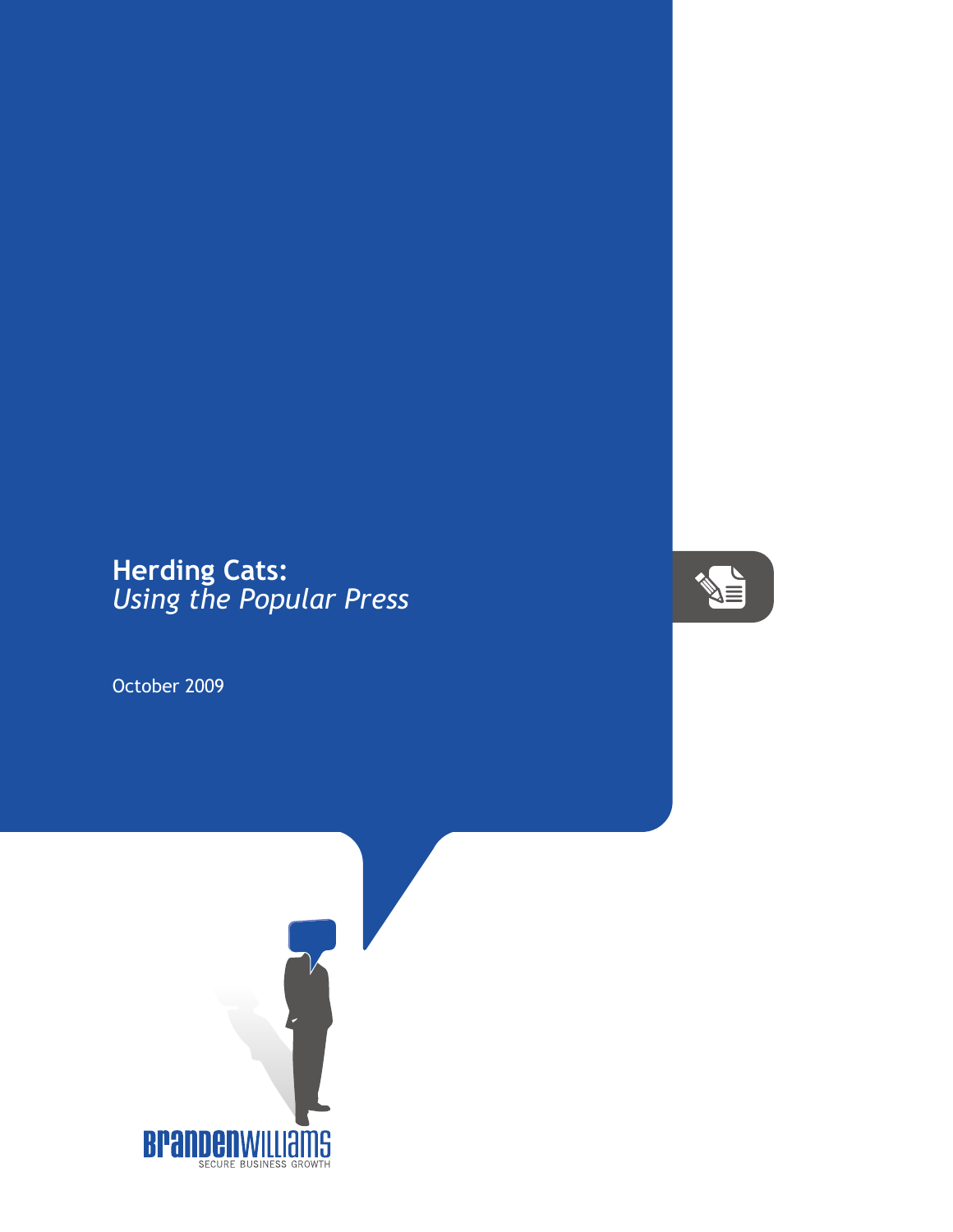The popular press is kind of like a squirrel—always searching for nuggets yet lacking attention span. If you saw *Up* this summer, think of Dug. Find the biggest story to one up my competition and get the exclusive to—SQUIRREL!

Longtime professionals know that security is a long-term process. There is no security light switch to toggle—it cannot be done overnight. In fact, unless a major overhaul in the culture and attitude toward information security occurs, companies tend to revert back to their pre-breach lifestyle. I've witnessed a laser focus on security blur to a beam you might find emanating from that flashlight you keep for emergencies, but never seem to remember to change the batteries; weak, unfocused, and not painful to shine directly in—SQUIRREL!

The popular press<sup>1</sup> needs negativity. They need it so badly that good news stories are derided and called *fluff* pieces. Real news must have a bad guy or bad event behind it. The treatment of information security in the popular press mimics this same attitude. Don't expect Brian Williams to talk about how great we're doing securing data because we've been breach free for many months.

The press has been involved in security for a long time, but not always reporting breaches. If you were alive during World War II (or if you paid attention during history class), you might remember phrases like "Loose Lips Might Sink Ships," "Defense On The Sea Begins On The Shore," and "Defense In The Field Begins In The Factory." If this was not the first time that the country organized an information security movement on a large scale, it certainly was one of the most significant. These slogans were designed to remind people that any information about troop movement can give the enemy valuable information to mount an attack. While these slogans were created by the U.S. Government, they were widely reported in the media.

The media reports mostly on breaches or big security violations or scandals today. Usually for the popular press to get involved, something bad either has already happened (like when dealing with a breach), or is about to happen (like when dealing with a virus or trojan horse). In either case, the popular press can be quite useful!

The popular press aims to incite action in individuals when discussing events that are about to happen. Confickr created quite a stir this year, and the media helped get the word out. Larger businesses generally have staff to assist with impending threats, and in most cases they do a really good job at preventing major impact to the business. Small businesses typically do not.

Imagine yourself finally quitting the rat race to start a photography business. You have a \$20,000 investment to make in your business, and you know at least one computer is going to be part of that. Modern photographers use computers to edit their work, create value added offerings like DVDs, enable online ordering systems, and manage finances. What they don't typically do is add extra security to their networks, encrypt their sensitive files, and monitor the overall security posture of these systems. Users without constant support will suffer the most from security events on the horizon. The media helps to get the word out, inciting them to act.

## **FOOTNOTES**

*1 For the purposes of this article, the term "popular press" does not include information security related publications.*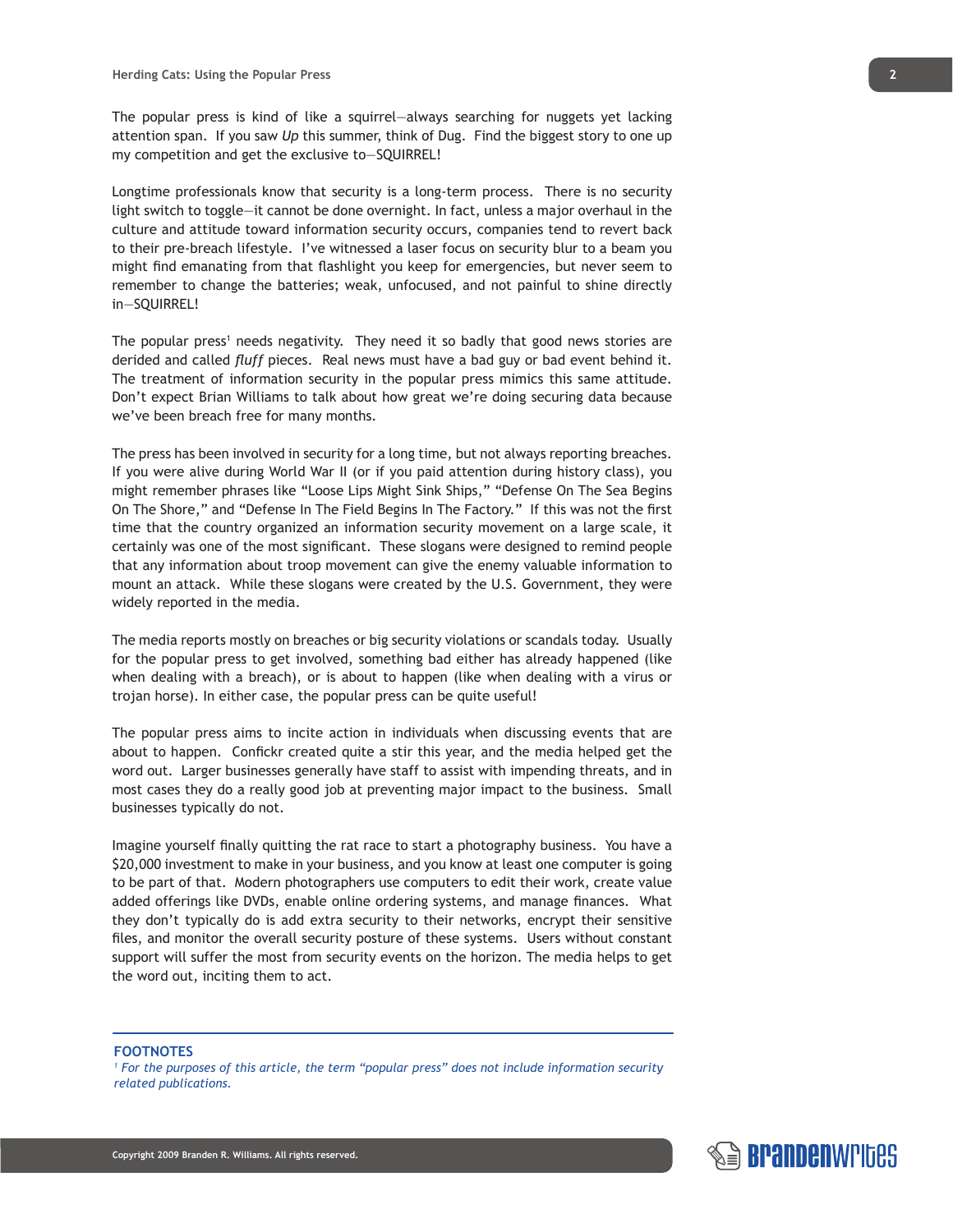When the media reports on events that have already happened, it provides useful information about the breach, legal and financial ramifications of the breach, what consumers can do to get assistance if their information is stolen, and makes examples out of the breached and the attackers (if they are caught)<sup>2</sup>. Information security is a relatively young science, and has only dealt with mass adoption in the private sector after companies connect themselves to the Internet (again, in many cases). This information is tremendously useful to small and large businesses alike when reviewing their risk management process and to learn vicariously though another company's mistakes.

The challenge with the media is dealing with the--SQUIRREL--problem and discovering and managing the influx of information in a reliable manner. Remember, not all experts are ACTUALLY experts, and in this business, people are quick to offer their opinion on the facts especially if they don't know the facts (because the ones that do are typically bound by confidentiality agreements).

Use the popular press as one of the many tools in your arsenal to defend against hackers.

## **FOOTNOTES**

<sup>2</sup> The TJX Companies breach is a fantastic example of this. There is almost too much information *to digest on their breach.*